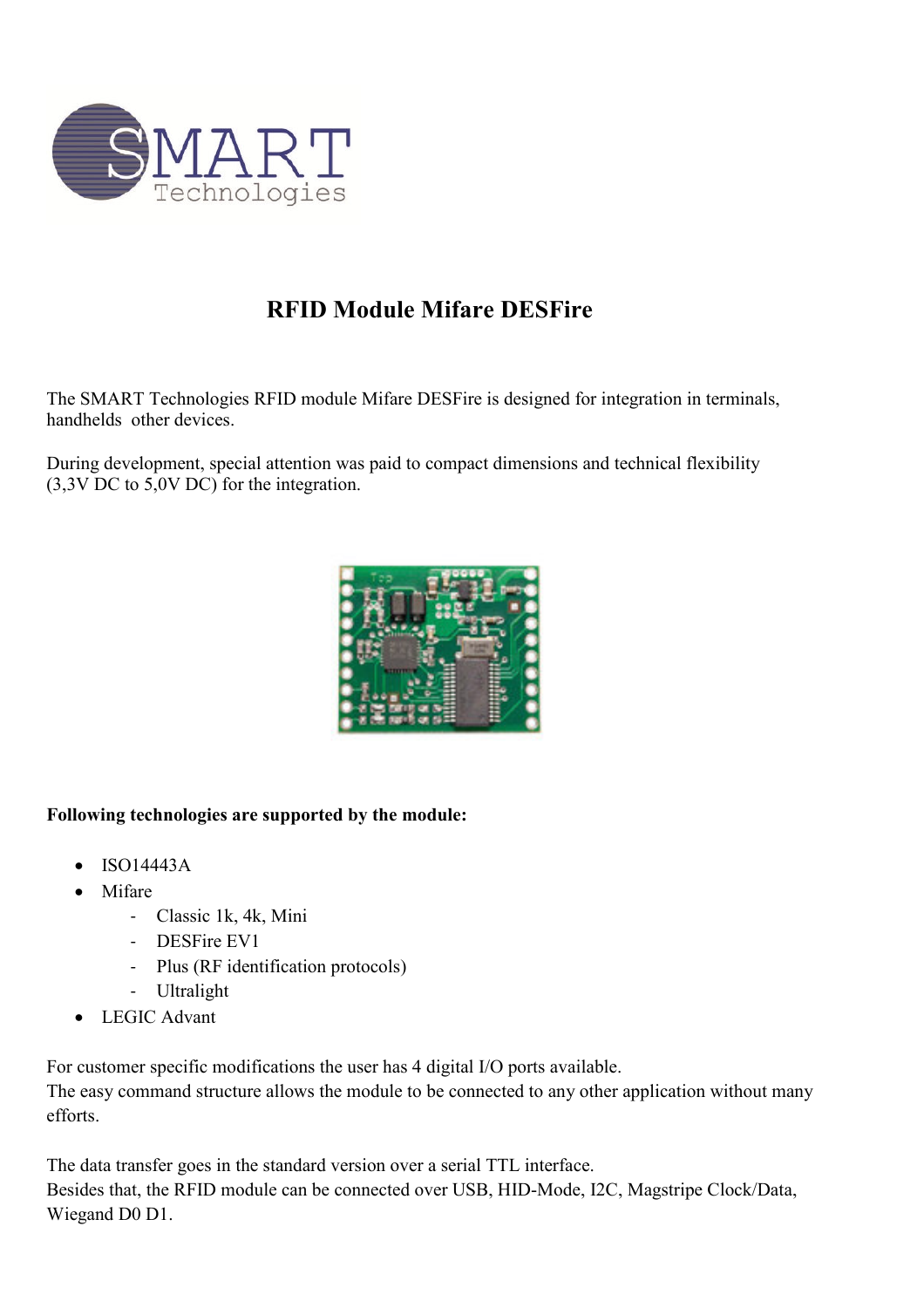## **Technical data**:

- Dimensions:  $31 \times 26 \times 3$  mm
- Interfaces:
	- o Asynchron serial TTL-level
	- o USB (HID)
	- o IC²
	- o Clock/data
	- o Wiegand D0/D1
	- o USB COMPort (optional over external FTDI driver)
	- o Real RS232 (optional over external e.g. Maxim driver)
- Supported Transponder:
	- $O$  ISO14443A
	- o Mifare
		- Classic 1k, 4k, Mini
		- **DESFire EV1**
		- Plus RF (indentification protocolls)
		- **Ultralight**
	- o LEGIC advant
- Antenna: external
- Reading distance: up to 80 mm (depending on transponder type, ext. antenna and environment)
- Current consuption:
	- o RF field on: typical 60mA, depending on antenna
	- o RF Field off: 2mA
	- o Sleep mode (optional)
- Power supply:
	- o 3,3 V DC to 5,0 V DC
- Temperature range:  $-20^{\circ}$ C to  $+60^{\circ}$ C